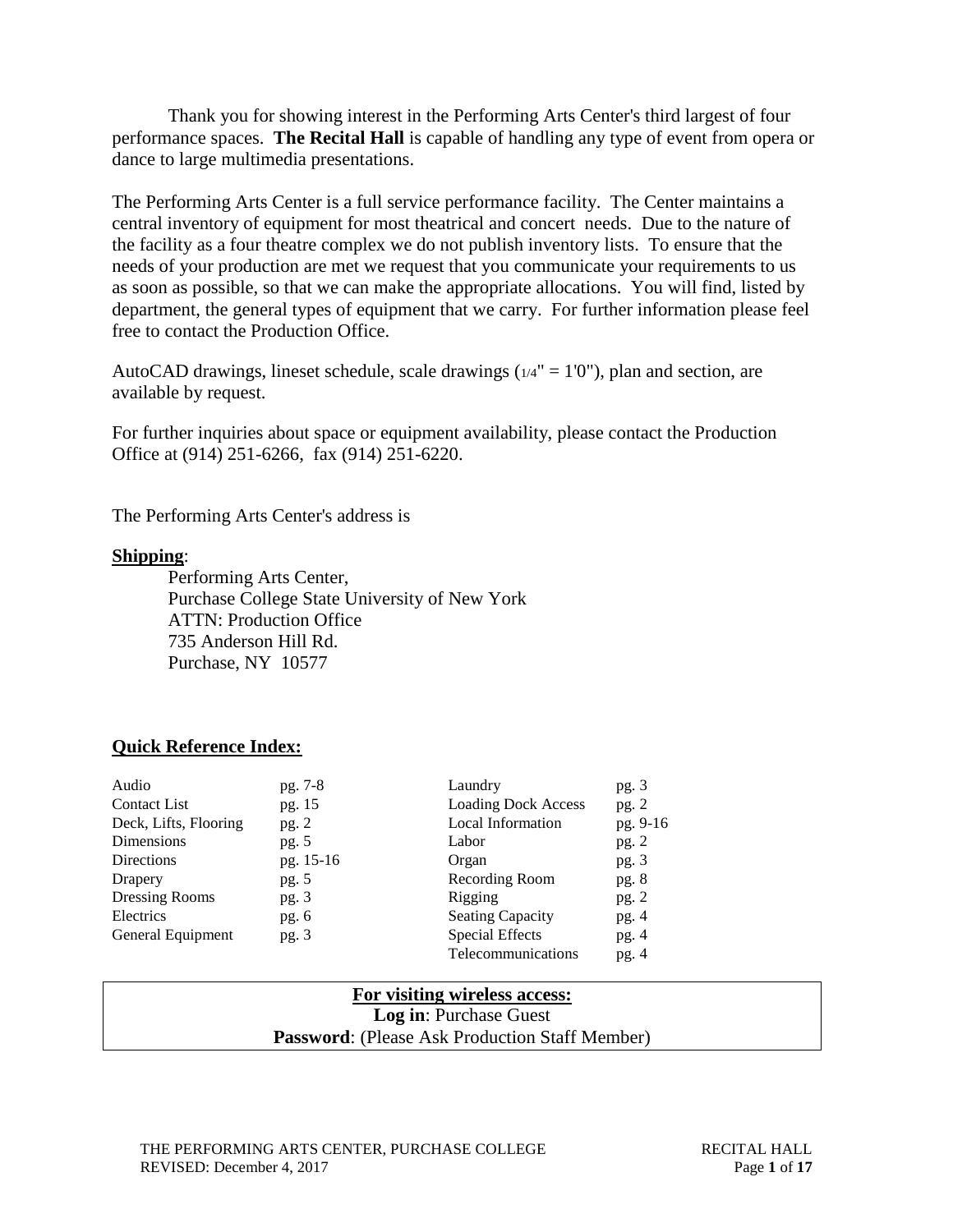# **THE RECITAL HALL STAGING:**

## **Loading Dock Access:**

The Recital Hall has one loading dock, accessed through Parking Lot West 2. It is truck level and can handle one 53' tractor trailer at a time. Dock is available for loading and unloading only. Short-term and overnight parking for trucks is available by prior arrangement in Parking Lot West 2.

### **Stage Deck, Stage Lifts, Flooring:**

The perimeter area of the stage is floored with a masonite layering. The stage deck are within the shell features a stagelam phenolic resin surface. Due to the nature of this material, lagging and screwing into the floor are strongly discouraged and permitted only under special circumstances with prior written approval from the Production Manager. All holes put into the deck **must be predrilled** to avoid cracking of the surface.

The Recital Hall is equipped with a full stage lift downstage of the proscenium. Normally the lift acts as an extended apron, however it can accommodate pit orchestras and additional auditorium seating. For additional seating, the lift can be lowered and an aesthetic wall installed. For loading in/out and adjusting orchestra pit levels, the lift can operate independently, but must remain stationary during performances.

The theatre has a 50' wide Rosco dance floor. There is enough flooring to cover the playing depth of the theatre upstage of the proscenium. The floor is black and non-reversible.

### **Rigging:**

The theatre is equipped with a single purchase counterweight system. Arbor capacity is 1200 lbs. above batten weight. The length of each batten is 60'. There are 4' batten extensions in limited availability. There are 75 linesets available for variable use in this theatre. Our current lineset schedule is available upon request. The house curtain is green and a guillotine type, operated from the deck stage right. There is a center split, but it does **not** travel.

### **Labor:**

The stagehands at the Performing Arts Center are professional, free lance, union stagehands and wardrobe personnel. We abide by many standard union labor rules.. For shows traveling with a"Yellow-Card" we are under the jurisdiction of the New York City and Westchester IATSE Local 1. If you are unfamiliar with the area please contact the Production Office and we will help you arrange your labor through the local Business Office.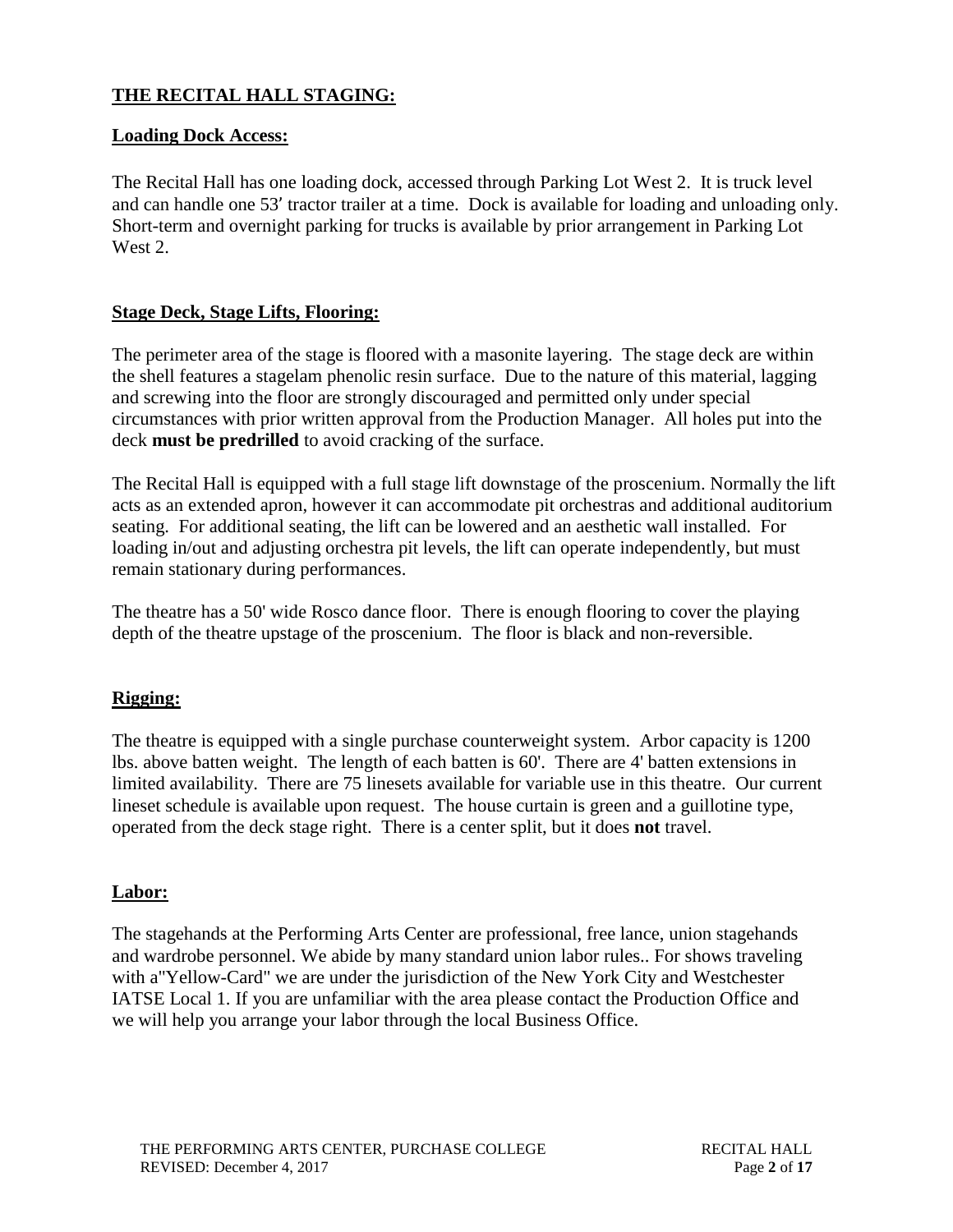# **General Equipment:**

Each theater is equipped with a variety of A-frame ladders and a personnel lift.

The Performing Arts Center owns orchestra chairs, bass stools, music stands and lights for orchestra use. There are 4'x8' risers in heights of 8", 16" and 24". **We do not own choral risers**. The Recital Hall also houses an acoustical concert shell which is in the onstage position in its standard location. It can be moved off stage by prior arrangement. It has a variety of possible configurations depending on orchestra size.

The Performing Arts Center maintains a wide assortment of concert quality Steinway pianos which are available by prior arrangement. **Please be advised that The PERFORMING ARTS CENTER DOES NOT ALLOW TAPE OR ADHESIVES OF ANY KIND ON ANY OF THE PIANOS OR PREPARED PIANO. THERE ARE NO EXCEPTIONS TO THIS POLICY AND WILL BE STRICLTLY ENFORCED.**

The PERFORMING ARTS CENTER has a Steinway-trained house piano tuner, contact the Production Office in advance to arrange tunings, standbys and to discuss associated fees.

The house maintains a **lecture package** including a lectern, chairs, tables with appropriate skirting, and a front projection movie screen; available by prior request. The Center does not own projectors

# **Organ:**

The Recital Hall has, permanently installed in the house left swallow's nest position, a French Baroque organ. This tracker action organ was built in 1979 by Reiger and has 27 ranks. For additional information please contact the Production Office.

# **Dressing Rooms:**

Dressing rooms for this theatre are located one floor below stage level, accessible via stairs stage right and stage left and freight elevator located on stage left. All have makeup mirrors and lights, with tables and chairs. There are restroom facilities and showers located in each dressing room. Rooms break down as follows:

| 2 chorus rooms  | 10 people each. |
|-----------------|-----------------|
| 2 chorus rooms  | 12 people each. |
| 5 private rooms | 2 people each.  |

# **Laundry:**

There are shared laundry facilities located in an adjacent section of the building which must be reserved for use in advance of load-in. We can supply washing, drying and ironing facilities. Portable steamers are available through prior arrangement.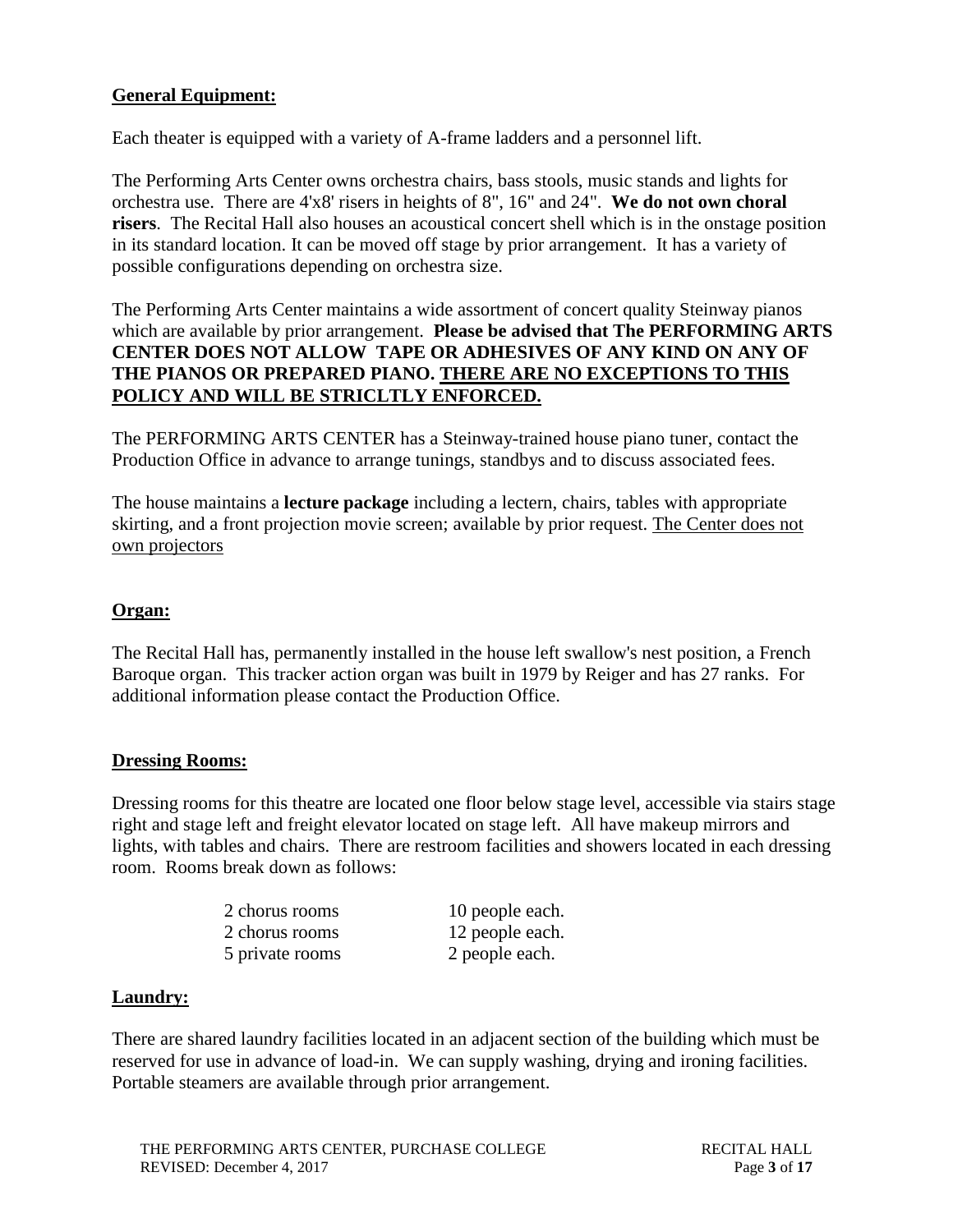# **Seating Capacity:**

| Orchestra<br><b>Boxes</b> | 476<br>40<br>516 |
|---------------------------|------------------|
| Pit rows                  | 84               |
| Total:                    | 600              |

#### **Special Effects:**

Any special or pyrotechnic effects must be approved by the production office prior to load in. All necessary and appropriate certificates must be presented upon arrival.

#### **Telephones:**

Stage telephone numbers are as follows:

Backstage (914) 251-6285 Control booth (914) 251-6284

These numbers are for incoming and on-campus outgoing calls only.

If you would like a private outgoing line installed for the length of your stay this service can be provided by the production office with 5 working days notice. There is a small fee for installation and an itemized bill of local and long distance calls will be generated for the line.

### **Cellular Phone Coverage:**

Most cell phones work through out our buildings.

#### **Wireless Coverage**

There is wifi available on the stage, wings, house, dressing rooms, and the lobby. There is a hard wired internet line avqalible in the visiting production office.

> **For visiting wireless access: Log in**: Purchase Guest **Password**: (Please Ask Production Staff Member)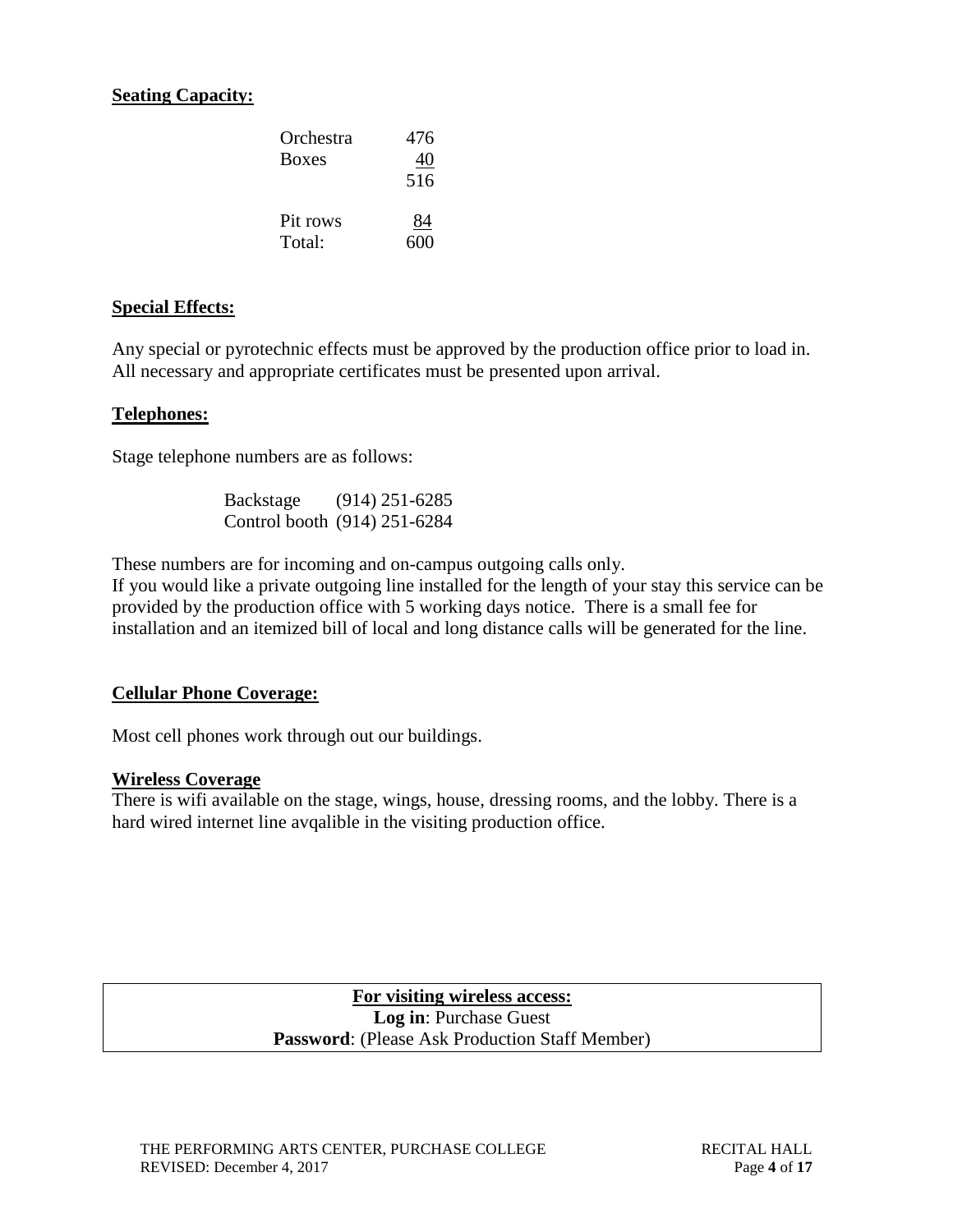# **The Recital Hall Dimensions:**

| <b>Loading Doors:</b>                 | 9'-9"h x 7'-9"w     | 2.97m x 2.36m     |
|---------------------------------------|---------------------|-------------------|
| Dock Height:                          | $2' - 4''$          | .71 <sub>m</sub>  |
| Control Booth to Plaster Line:        | $78 - 0$ "          | 23.77m            |
| FOH Rail to Plaster Line              | $61' - 0''$         | 18.59m            |
| Proscenium Width:                     | $44' - 8.5"$        | 13.63m            |
| Proscenium Height:                    | $30' - 0$ "         | 9.14m             |
| <b>Total Playing Depth:</b>           | $61' - 0''$         | 18.59m            |
| (Apron and Lift inc.)                 |                     |                   |
| <b>Stage Depth:</b>                   | $43' - 11"$         | 13.39m            |
| (Plaster line to back wall)           |                     |                   |
| <b>Stage Lift Depth at Centerline</b> | $9' - 9''$          | 2.97 <sub>m</sub> |
| Apron Depth at Centerline:            | $8' - 0''$          | 2.44m             |
| <b>Stage Left Wing:</b>               | $26' - 6''$         | 8.08m             |
| <b>Stage Right Wing:</b>              | $26' - 9''$         | 8.15m             |
| Grid Height:                          | $73' - 6''$         | 22.40m            |
| High Steel:                           | $80' - 6''$         | 24.54m            |
| Batten Working Height:                | $4' - 2''$          | 1.27m             |
| <b>Batten Working Weight:</b>         | 1200 lbs.           | 544.3kg           |
| <b>Batten Length:</b>                 | $60' - 0$ "         | 18.29m            |
| <b>Batten Extension:</b>              | $4' - 0''$          | 1.22m             |
| <b>Masking Opening:</b>               | $36' - 0$ "         | 10.97m            |
| Projection Bay:                       | 42'-10"w x 36'-6" d | 13.06m x 11.12m   |

# **The Recital Hall Drapery Inventory:**

| Main Curtain          |                             | $34'$ w x $40'$ h | 10.36m x 12.19m        |
|-----------------------|-----------------------------|-------------------|------------------------|
| <b>Black Legs</b>     | 10                          | $13'$ w x $35'$ h | 3.96m x 10.67m         |
| <b>Black Borders</b>  | 5                           | $60'$ w x 12'h    | 18.29m x 3.66          |
| <b>Blackout Drops</b> | 2                           | $60'$ w x 35'h    | 18.29m x 10.67m        |
| <b>Tab Curtains</b>   | 10                          | $6'w \times 35'h$ | $1.83m \times 10.67m$  |
| Half-Travellers       | $\mathcal{D}_{\mathcal{L}}$ | 34'w x 35'h       | $10.36m \times 10.67m$ |
| <b>Black Scrim</b>    |                             | 65'w x 35'h       | 19.81m x 12.19m        |
| <b>Natural Bounce</b> |                             | $65'$ w x 40'h    | 19.81m x 12.19m        |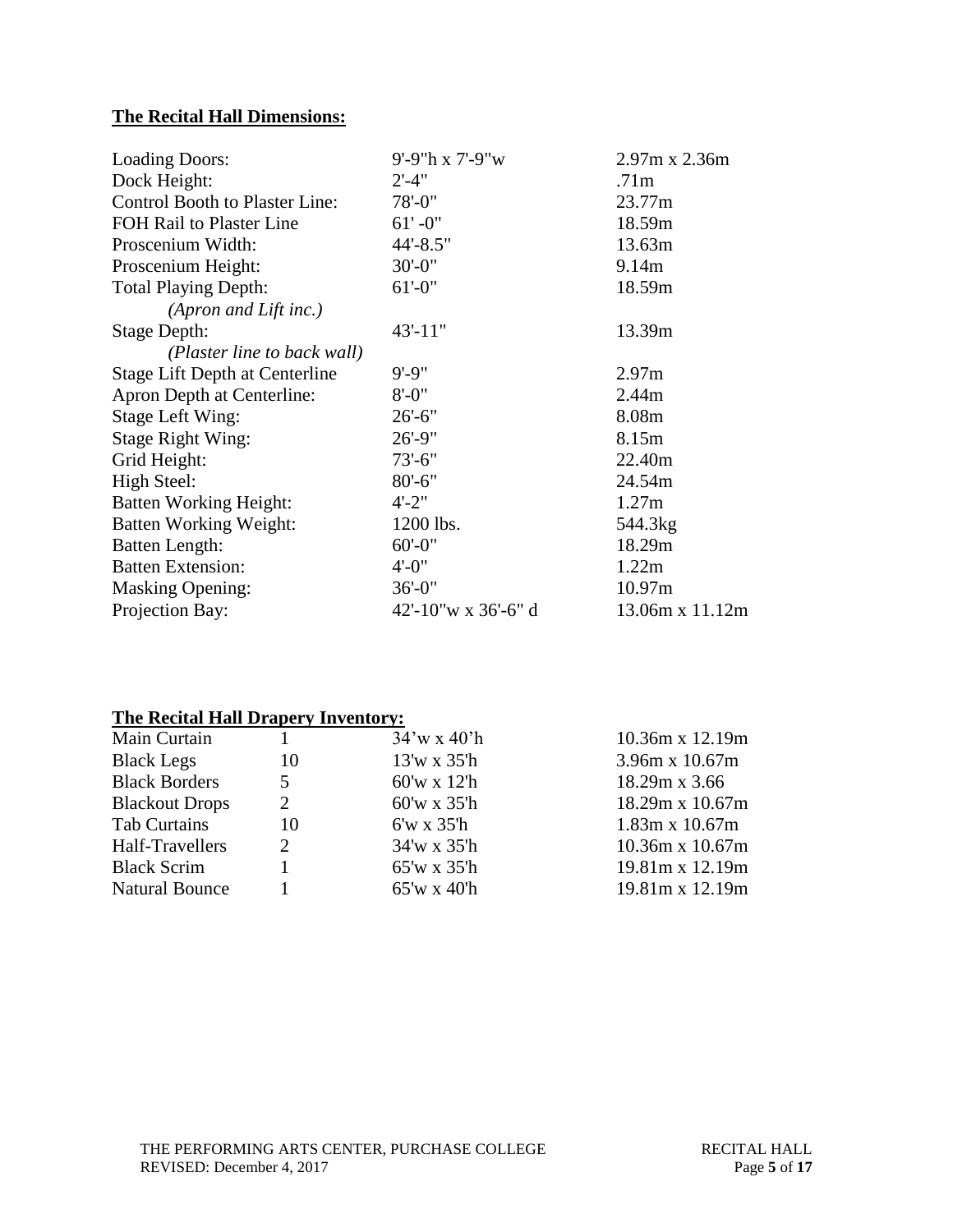# **The Recital Hall Electrical Information:**

# **Control Console:**

The Recital Hall is equipped with an ETC Ion 1000, 2x10 Fader Wing, (2) 19" Flat Screen Monitors. An ETC Net3 RVI with 2 flat screen monitors available. An Ipad with Remote App is available on request as the remote for this console. The control booth is located at the rear of Orchestra.

# **Company Power:**

There is one 400 amps per leg, three phase, 208v disconnect available USR or USL at the midrail (parallel).

In addition, there are three 400A, 208v company switches available in the dimmer room. These four disconnects draw from the same power that feeds the theater's dimming system. The combined load on the company switches plus the house system cannot exceed 1200 amps/phase. These disconnects are equipped with cam-lock connectors which are **NOT ground & neutral reversed**.

### **House Dimmers and Circuiting.**

The Recital Hall contains a dimmer per circuit system. There are 338 ETC Sensor dimmers distributed to 2p&g stage circuits as follows:

| Circuits | Cap. | Dimmers | <u>Cap.</u> |
|----------|------|---------|-------------|
| 1-308    | 20 A | 1-308   | 2.4 Kw      |
| 501-530  | 50 A | 309-338 | $6.0$ Kw    |

# **House Lights:**

House lights are dimmable from the control booth, and from downstage left and downstage right. House lights may also be controlled through the control console, or any touring console with DMX protocol.

# **House Hang:**

There is a permanent Front of House hang. Overhead are two (2) linesets hung with strip lights without color, predominantly used for worklight and general illumination. These strip lights can be struck as needed.

# **Additional Lighting Inventory:**

The Performing Arts Center maintains a large inventory of ETC, Altman and other various instruments which is available to the user. Rental charges may apply. Due to the constant rotation of our inventory among our four theaters, we do not list fixtures quantities. Lighting equipment can be requested by completing an "Electrics Request Form". Below is a list of a selection of fixture types in the PAC Inventory. For further information please contact the PAC Lighting Supervisor or the Prodcution Department (914)251-6262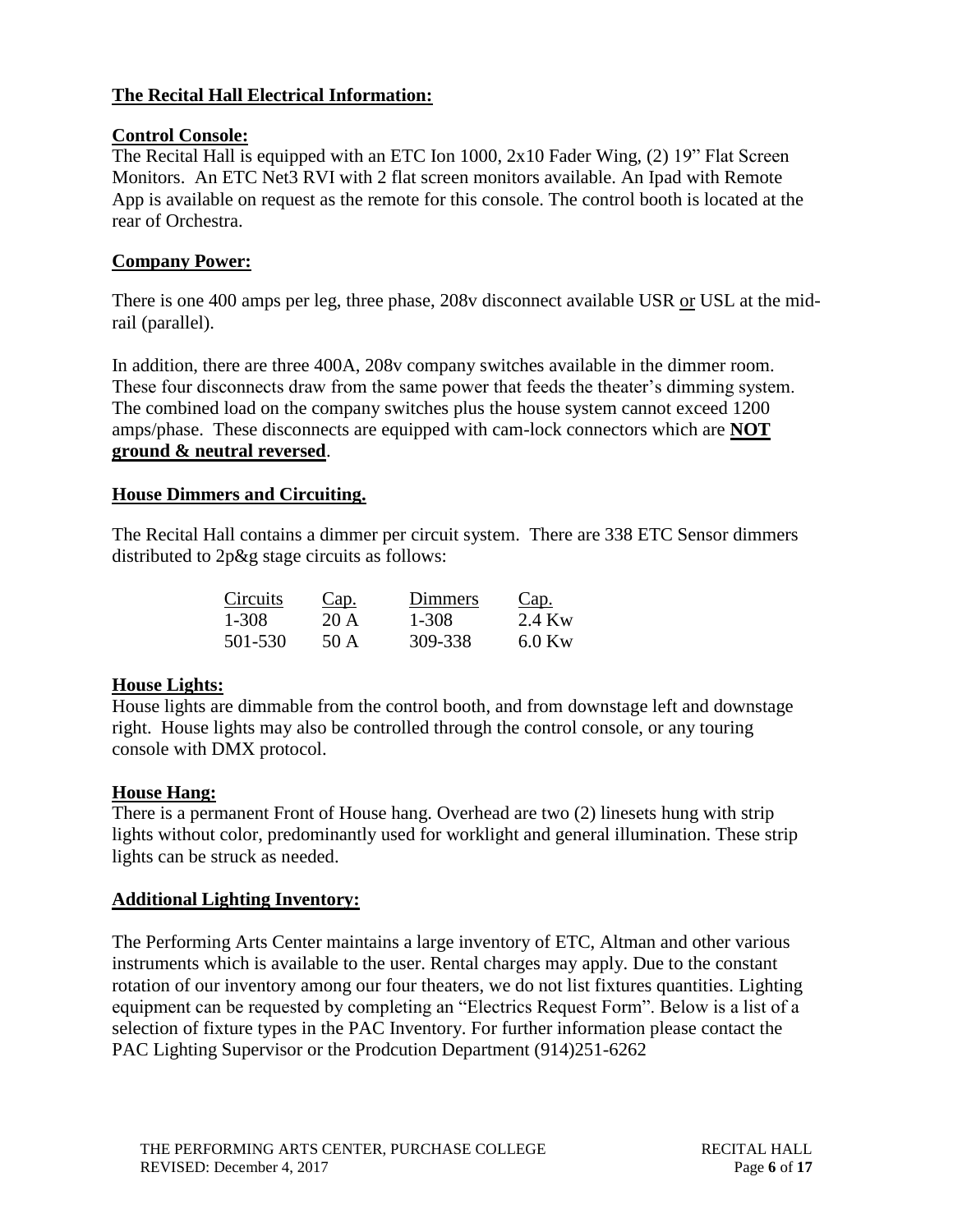| <b>Focusing Units</b>                 | <b>Frame Size</b>  |
|---------------------------------------|--------------------|
| ETC Source Four $5^{\circ}$ @575w     | 14"x14"            |
| ETC Source Four $10^{\circ}$ @575w    | 12"x12"            |
| ETC Source Four 19 <sup>o</sup> @575w | 6.25"x6.25"        |
| ETC Source Four $26^{\circ}$ @575w    | $6.25$ "x $6.25$ " |
| ETC Source Four 36° @575w             | 6.25"x6.25"        |
| ETC Source Four $50^{\circ}$ @575w    | 6.25"x6.25"        |
| <b>Wash Units</b>                     | <b>Frames Size</b> |
| PAR 64, 1Kw                           | 10"x10"            |
| ETC S4 PAR, 750w                      | $7.5" \times 7.5"$ |

| ETC S4 PAR, 750w    | $7.5" \times 7.5"$ |
|---------------------|--------------------|
| 8" Fresnel, 1Kw     | 10"x10"            |
| 6" Frensel, 750w    | 7.5"x7.5"          |
| 3" Fresnel, 300w    | 3.75"x3.75"        |
| Mini-ten, 1Kw       | 8.75"x5.5"         |
| 14" Scoop, T-3, 1Kw | 14"x14"            |
| Birdie, 150w        | 2.75"x2.75"        |
| GAM Stick-up, 150w  | N.F.               |

| <b>CYC</b> and Border Lights                         | <b>Frames Size</b> |
|------------------------------------------------------|--------------------|
| FAR-CYC, T-3, 4 CKT, 4 light, 1K per CKT, Top/Bottom | 15"x18"            |
| ALT T-3, 3 CKT, 6 light, 1K per CKT (Length 4'6")    | 8.5"x12.75"        |
| KLG T-3, 3 CKT, 9 light, 1K per CKT (Length 6'-9")   | $8.5" \times 8.5"$ |
| KLG T-3, 4 CKT, 8 light, 1K per CKT (Length 6')      | $8.5" \times 8.5"$ |
| KLG T-3 4 CKT 12 light, 1.5K per CKT (length 8')     | 7.25"x7.75"        |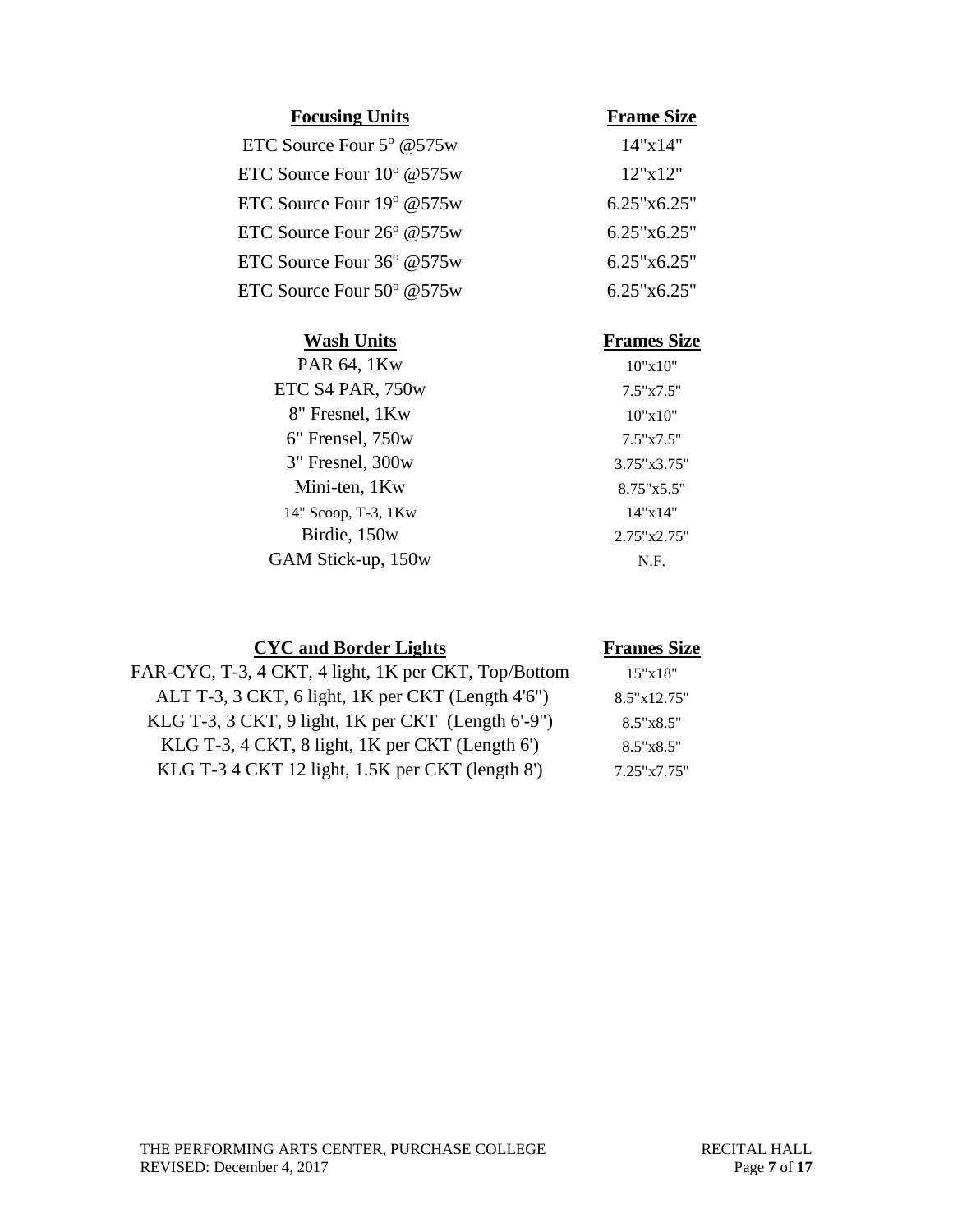# **The Recital Hall Audio Information:**

# **Auditorium Amplification:**

The Recital Hall has a three channel house speaker system.

The center cluster is a bi-amplified three-way system containing an EAW MK5164 full-range cabinet, and an EAW SB180 subwoofer flown above the proscenium.

The left and right stereo cabinets consist of a pair of EAW FR-122 two-way speakers, mounted 12feet above the deck, in the lighting alcove, on brackets that can be swung out of sight when not needed.

Power for the center cluster is provided by a Carver PM 1.5 amplifier. Power for the left and right speakers are provided by a 250 watt per channel Carver PM 175 amplifier.

The house console is a Yamaha LS9-32 digital mixing console. In addition to the console, the house system is also equipped with a Denon DN-C635 CD player and Tascam 302 dual cassette deck. The console, and associated electronics, are located in the control booth at the rear center of the house. This theater is also equipped with a computer dedicated to audio with a variety of software including Show Cue System, Stage Research SFX, Yamaha Studio editor, Shure wireless workbench, Wavelab 7, Reaper, Dante Virtual Sound Card, etc. All software and firmware is kept to the most current version.

The main house microphone snake has 37 channels, and the main box is located on the proscenium wall back stage right. Additional single and double microphone input plates are located throughtout the theatre. Some input plates on stage are paralleled to the house snake box. There are six audio tie lines running from the theatre's patch bay to a central patch point for the facility that can be used to cross-conenct audio from various spaces within the facility.

# **Communication:**

The Recital Hall is equipped with a single channel Clear Com system which is accessible from virtually all points within the theatre. Six headsets and belt packs are included in the venue's basic audio package.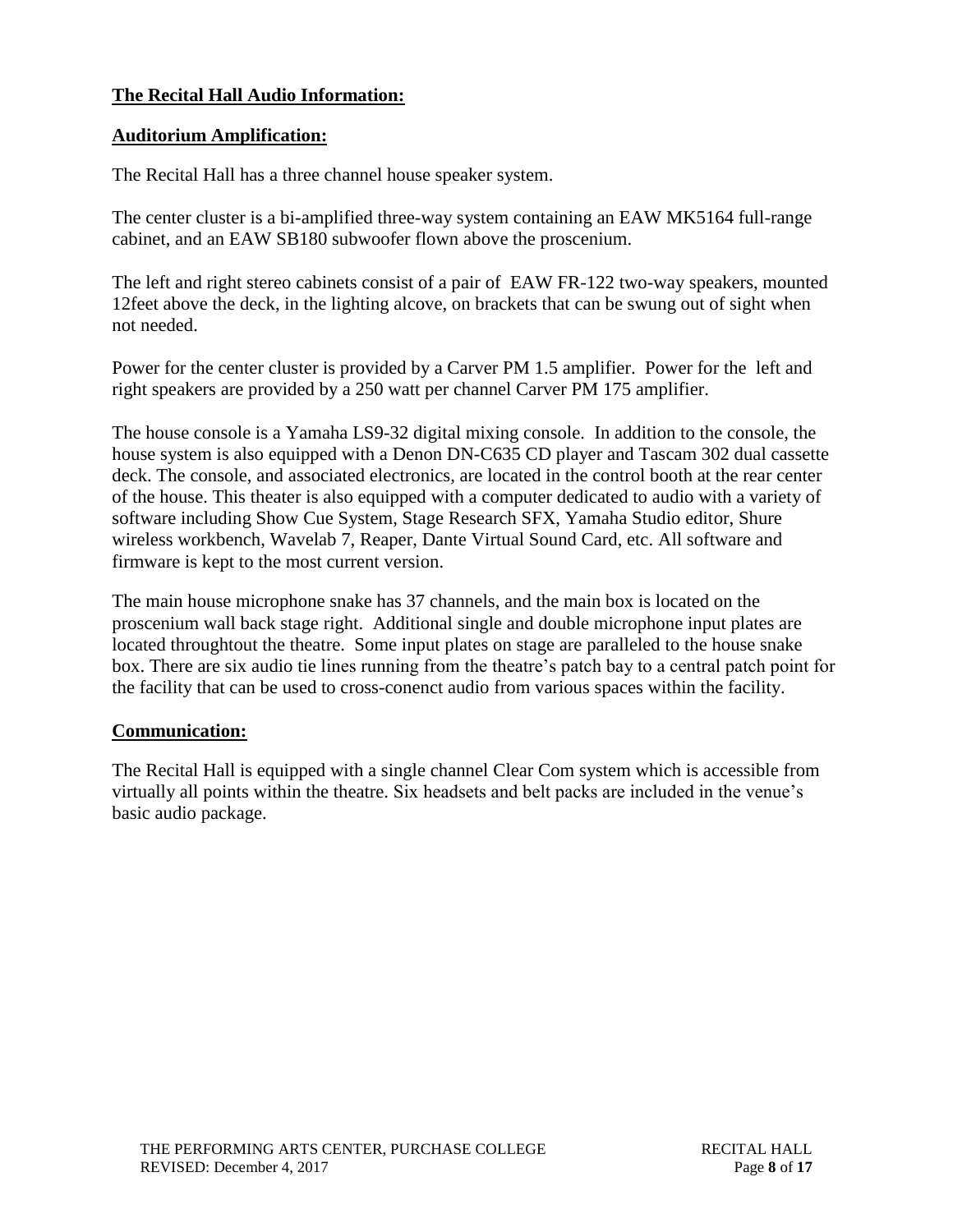# **Additional Audio Equipment:**

The Performing Arts Center maintains an extensive inventory of playback equipment, microphones, speakers, amplifiers, signal processing equipment, additional intercom equipment, cables, and accessories. Rental charges may apply. Due to the constant rotation of our inventory among our theaters, we are unable to publish equipment lists. Please feel free to call the Production Office and speak with either the Production Manager or Audio Supervisor regarding the specific needs of your production.

# **Recordings:**

The Recital Hall is acoustically adaptable for recordings. Traps in the stage floor allow passage for microphone snakes to connect with the recording room located one level below the stage, adjacent to the dressing rooms. We do not supply recording equipment or microphone snakes and a **minimum of 75'-100' of cable is required for a recording snake.**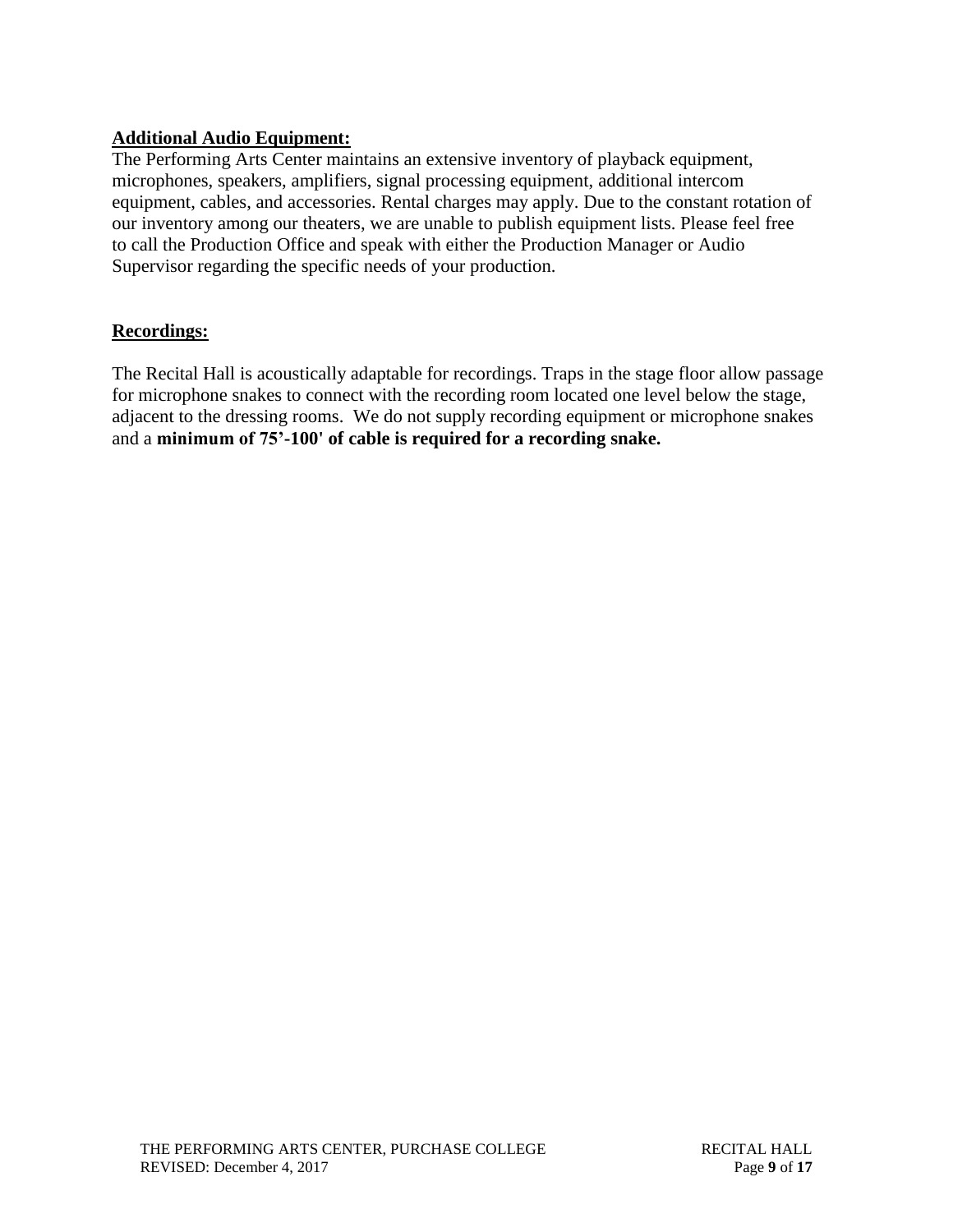# **Performing Arts Center Contact List:**

| <b>Christy Havard</b>         | $(914)$ 251-6266                 |  |
|-------------------------------|----------------------------------|--|
| Director of Production        | Christy.Havard@Purchase.edu      |  |
| Peter Specce,                 | $(914)$ 251-6221                 |  |
| Asst. Director of Production  | Peter.Specce@Purchase.edu        |  |
| <b>Peter Wylie</b>            | $(914)$ 251-6258                 |  |
| <b>Lighting Supervisor</b>    | Peter. Wylie@Purchase.edu        |  |
| <b>Justin Herminghouse</b>    | $(914)$ 251-6240                 |  |
| Audio Supervisor              | Justin.Herminghouse@Purchase.edu |  |
| <b>Bennett Marrow</b>         | $(914)$ 251-6219                 |  |
| <b>Production Coordinator</b> | Bennett.Marrow@Purchase.edu      |  |
| <b>Nick Jowdy</b>             | $(914)$ 251-7921                 |  |
| <b>Production Coordinator</b> | Nicholas.Jowdy@Purchase.edu      |  |
| <b>Patrick McMullen</b>       | $(914)$ 251-6162                 |  |
| <b>Production Coordinator</b> | Patrick.McMullen@purchase.edu    |  |
|                               |                                  |  |

| <b>Production Office</b>                   | $(914)$ 251-6262 |
|--------------------------------------------|------------------|
| <b>Production Office Fax</b>               | $(914)$ 251-6220 |
| <b>Booking Office</b>                      | $(914)$ 251-6180 |
| <b>Box Office - Sales/Ticket Purchases</b> | $(914)$ 251-6200 |
| Box Office – Manager                       | $(914)$ 251-6212 |
| <b>Concert Hall Backstage</b>              | $(914)$ 251-6246 |
| Pepsico Backstage                          | $(914)$ 251-6250 |
| <b>Recital Hall Backstage</b>              | $(914)$ 251-6285 |
|                                            |                  |

Performing Arts Center Website: [www.artscenter.org](http://www.artscenter.org/)

Site contains venue information and e-mail links to most of the center's staff. : The Performing Arts Center @ Purchase College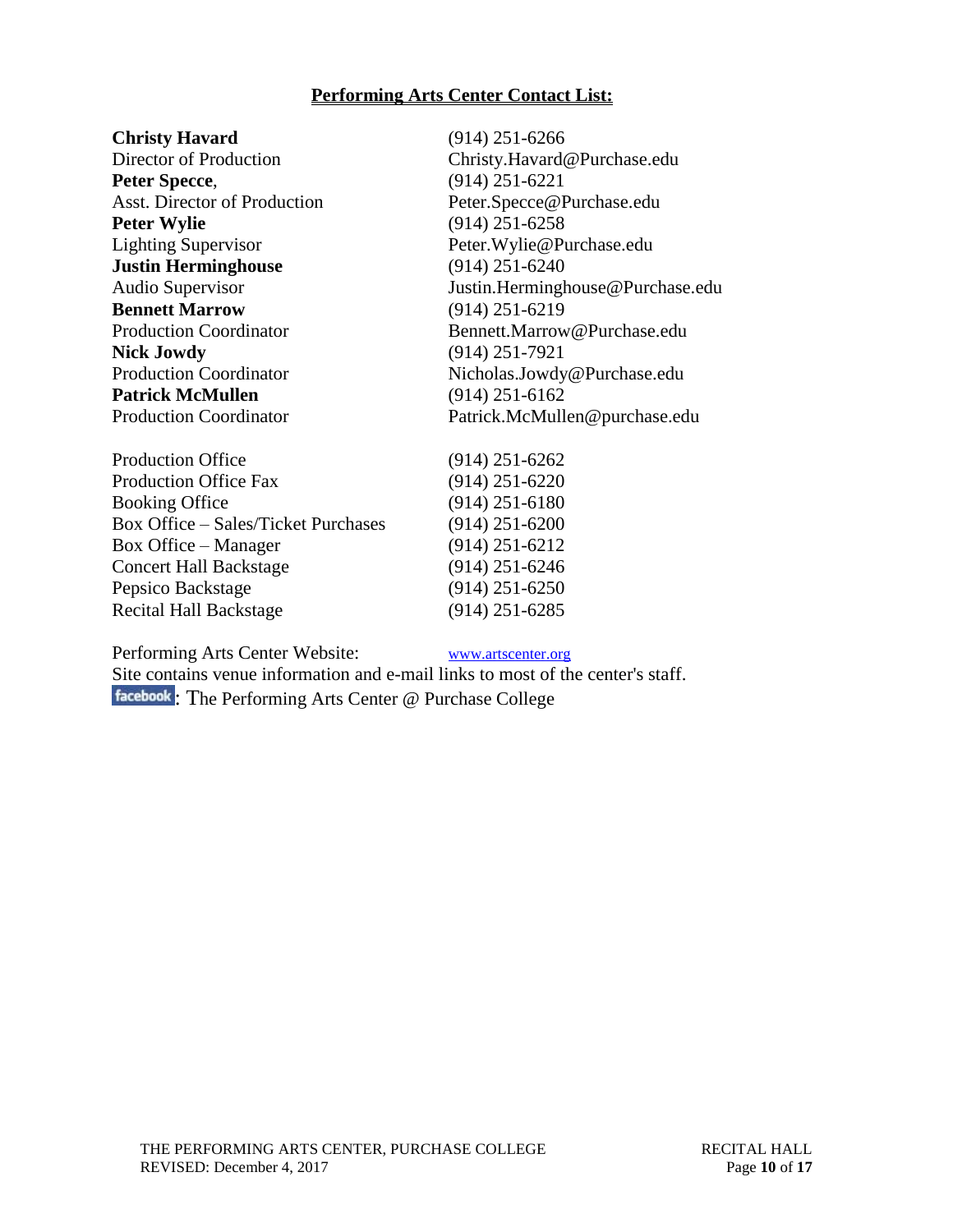# **LOCAL INFORMATION**

*Note: All information following is provided as a courtesy to those using our facilities. Information is subject to change and the PAC is not responsible for changes or other misinformation.*

# **Transportation and Lodging**

# **Airports:**

The nearest airport to the PERFORMING ARTS CENTER is Westchester County Airport, approximately 2 miles away. LaGuardia, JFK and Newark are all equally accessible, approximately 50 miles from Purchase. For ground transportation inquire in the terminal at the Connecticut Limousine desk, destination Rye, NY.

# **Car Rentals at Westchester County Airport:**

| <b>AVIS</b>      | <b>Hertz</b>     | <b>National</b>     |
|------------------|------------------|---------------------|
| $(914)$ 997-2300 | $(914)$ 948-1016 | $(914)$ 946-9080    |
| www.avis.com     | www.hertz.com    | www.nationalcar.com |

**Taxi services:**

**Rye Taxi & Cab Harrison Taxi** (914) 967-0500 (914) 835-3400

(800) 472-5466 (800) 452-4225 [www.ctlimo.com](http://www.ctlimo.com/)

**Connecticut Limo Westchester Car & Limo Airport Service**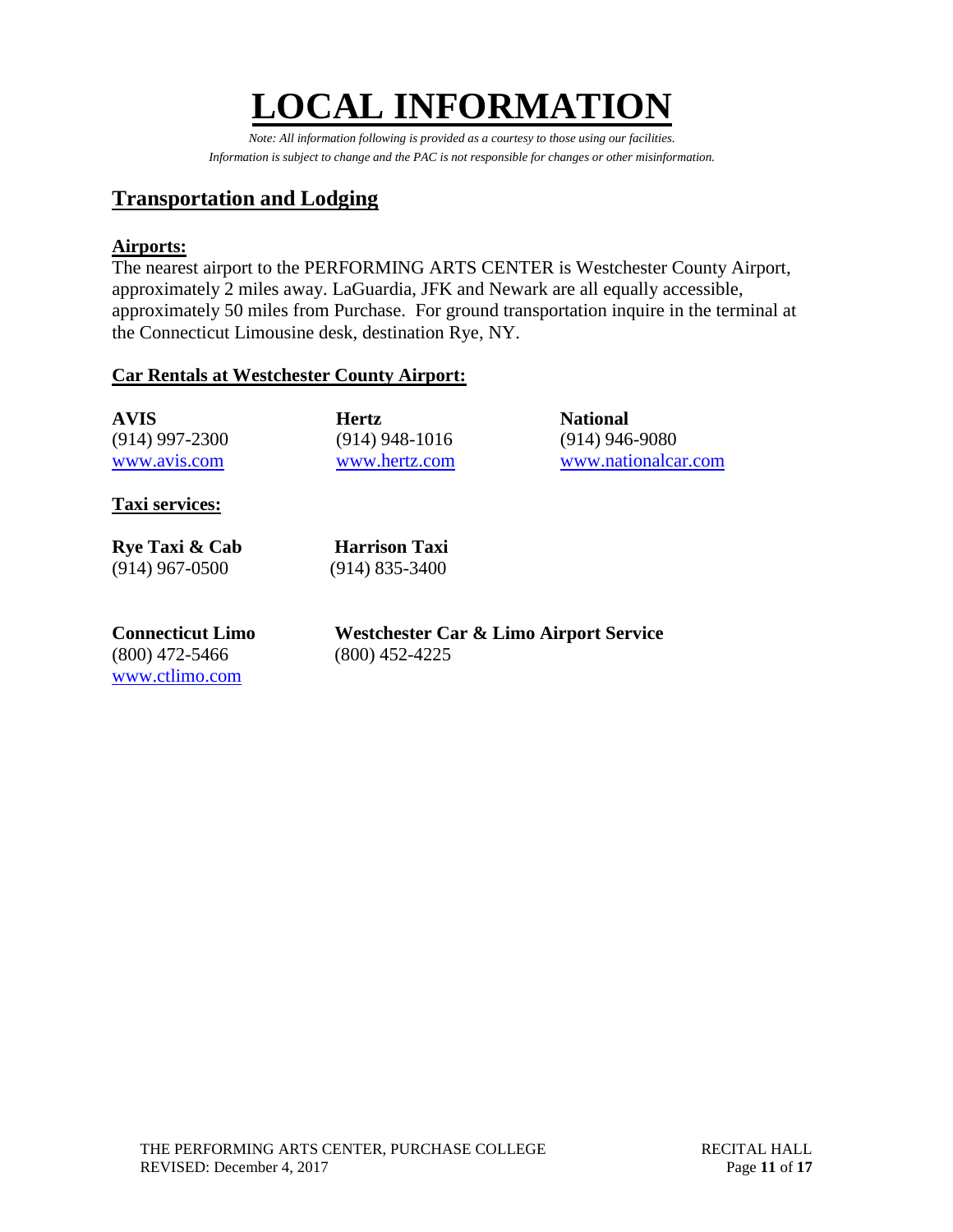### **Hotels:**

*Deluxe-***Doral Arrowwood** 975 Anderson Hill Rd. Rye Brook, NY 10573 (914) 939-5500 Phone (914) 935-6615 Fax [www.arrowwood.com](http://www.arrowwood.com/) Approx. (3) minutes from venue

#### *Moderate-*

#### **Courtyard Marriott Hampton Inn**

631 Midland Avenue 200 West Main Street Rye, NY 10580 Elmsford, New York 10523 (914) 921-1110 Phone (914) 592-5680 Phone (914) 921-2446 Fax (914) 592-6727 Fax

#### **Summerfield Suites Westchester: Crowne Plaza White Plains:**

101 Corporate Park Drive 66 Hale Avenue White Plains, New York 10604 White Plains, New York 10604 [www.westchester.summerfieldsuites.hyatt.com](file://///vsfile02/Trevor%20C/Technical%20Info%20working/Pac%20Technical%20Info/Source%20Files/Theater%20A/www.westchester.summerfieldsuites.hyatt.com) [www.crowneplaza.com](http://www.crowneplaza.com/) (914) 251-9700 Phone (914) 682-0050 Phone

94 Business Park DR 699 Westchester Ave (914) 273-4105 Fax (914)-939-5328 Fax

### **Westchester Marriott Esplenade**

670 White Plains Rd. 95 South Broadway Tarrytown, New York 105791 White Plains, New York 10604 [www.marriott.com/hotels/travel/nycwe-westchester-marriott/](http://www.marriott.com/hotels/travel/nycwe-westchester-marriott/) [www.esplanadecorporate.com](file://///vsfile02/Trevor%20C/Technical%20Info%20working/Pac%20Technical%20Info/Source%20Files/Theater%20A/www.esplanadecorporate.com) (914) 631-2200 Phone (914) 761-8100 Phone (914) 631-7819 Fax (914) 761-9015 Fax

[www.marriott.com](http://www.marriott.com/) www.whiteplainstarrytown.hamptoninn.com Approx. 10-15 minutes from venue Approx. 15-20 minutes from venue

(914) 682-0405 Fax

### **La Quinta Inn The Rye Town Hilton**

Armonk, NY 10504 Rye Brook NY 10573 (914) 273-9090 Phone (914)-939-6300 Phone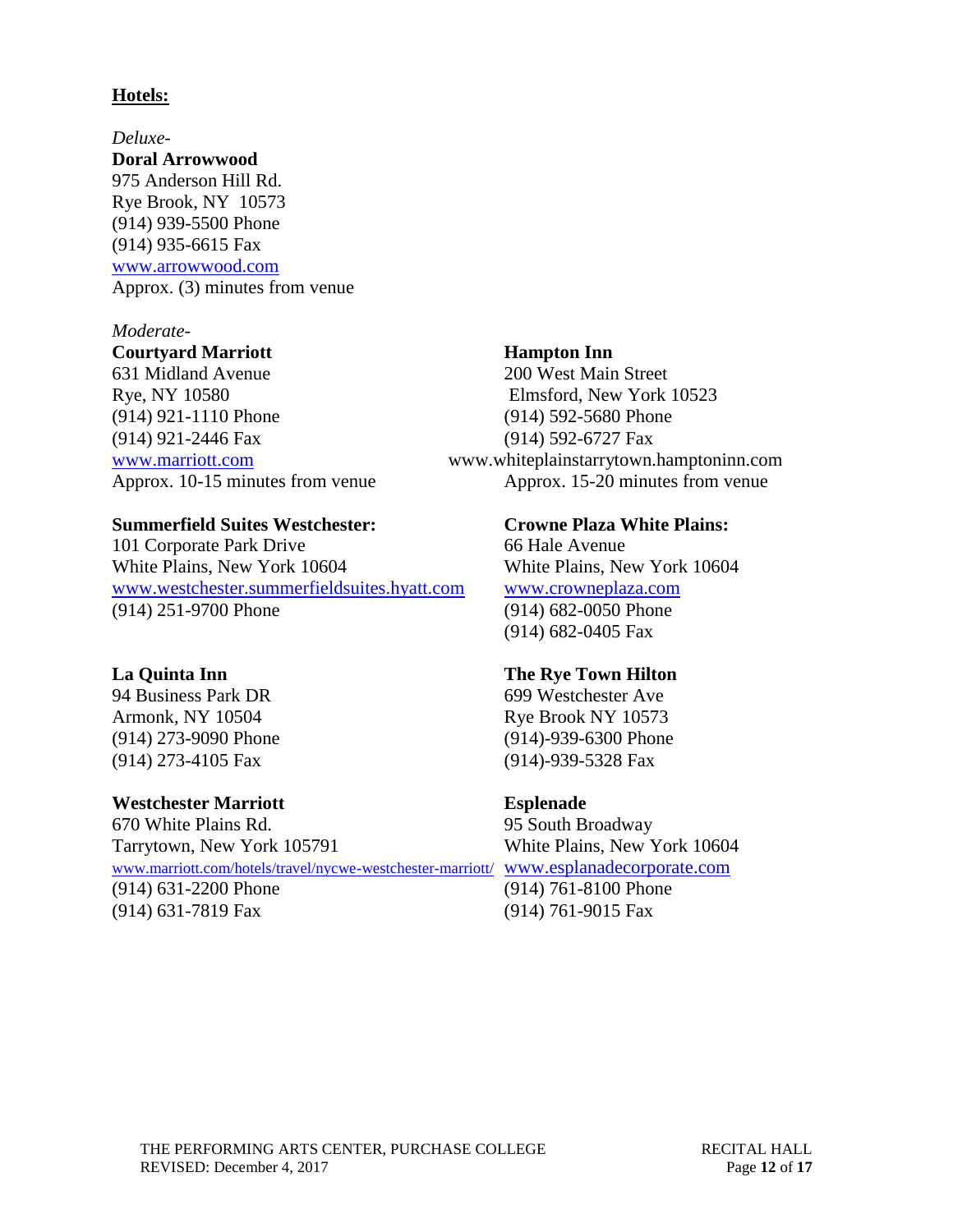# **DINING**

#### **On-Campus Dining**

*Hours Subject to Change (and quite often do change, especially around holidays) without notice.*

#### **Campus Center North/ The Hub Starbucks**

On Purchase campus On Purchase Campus Mon – Thurs 7:30am – 12:00am Located in Fort Awesome  $Sat - 10:00am - 1:00am$  On Lincoln Ave Sun – 10:00am- 12:00am (914) 251-6988

Mon-Fri 7:30am-11pm Sat&Sun 10am-11pm

# **SUMMER HOURS**

**Starbucks:** Mon-Thurs: 10am – 2:00pm

#### **Restaurants:**

Hours Subject to Change. \*D means restaurant delivers

#### **Cobblestone Restaurant Trattoria 632 (\*D)**

American Italian Anderson Hill Rd 632 Anderson Hill Road Purchase, NY Purchase, NY 10577 11:30am – Midnight 11:00am-10:00pm (914) 253-9678 (914) 481-5811 [www.cobblestone-thecreek.com](file://///vsfile02/Trevor%20C/Technical%20Info%20working/Pac%20Technical%20Info/Source%20Files/Theater%20A/www.cobblestone-thecreek.com) www.fullmoontrattoria.com

975 Anderson Hill Rd Rye Brook, NY 10573 Rye Brook, NY 10573 (914) 937-0351 (914) 939-5500 Phone 11:00am-10:00pm Mon-Thur: 2:30pm-12:00am [http://order.chipotle.com](http://order.chipotle.com/) Fri: 2:30pm-1:30pm Sat: 11:30am-1:30am

### **The Pub Restaurant Chipotle Mexican Grill**

**@ Doral Arrowood Hotel** 100 South Ridge Street

#### **Grocery Stores:**

Sun: 11:30am-12pm

#### **Stop & Shop**

154 Westchester Avenue White Plains, NY 10604 (914) 997-0715 *(24 Hours Tues-Sat)*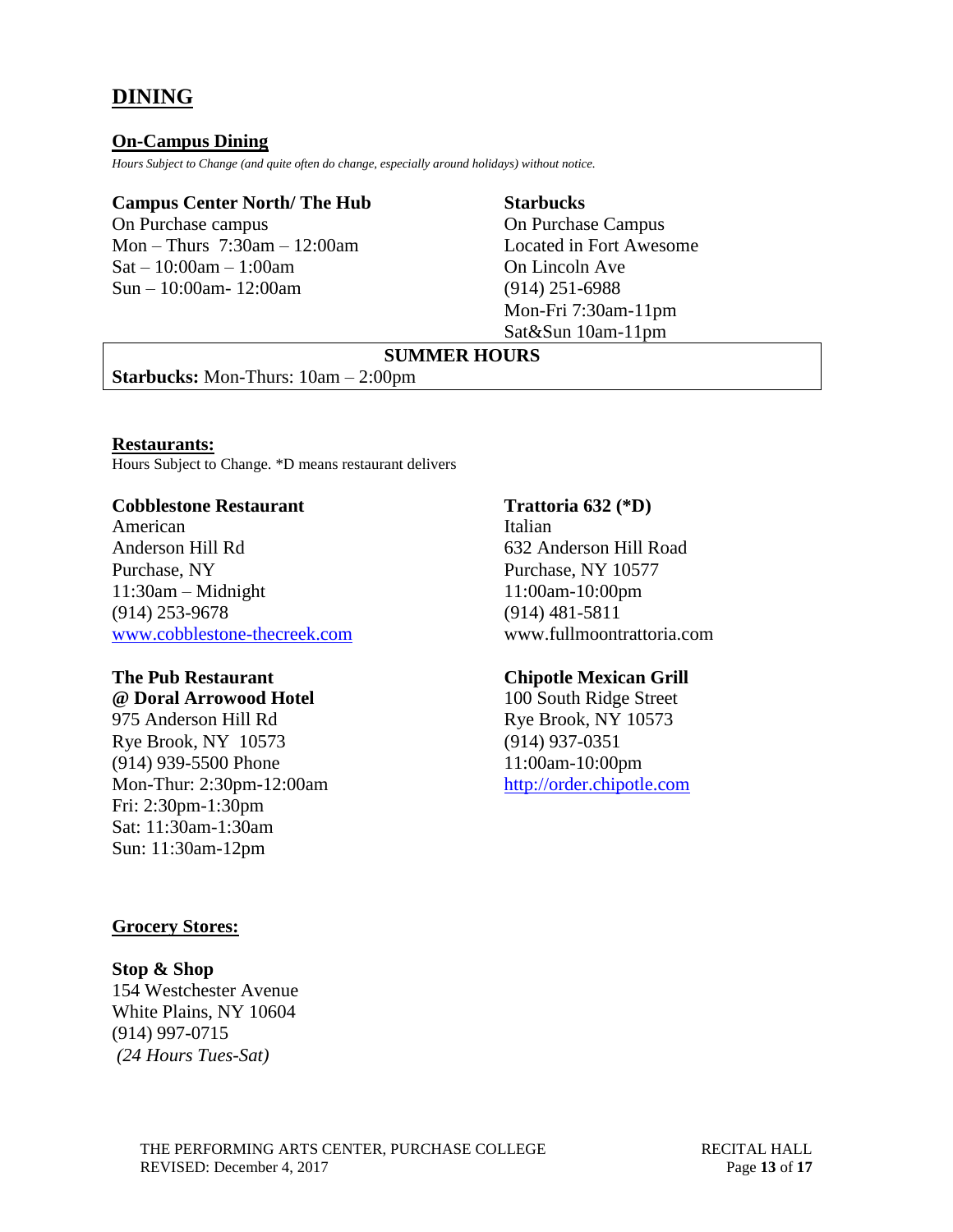# **Production Resources**

### **Office Supplies:**

515 Boston Post Road 137 E Post Rd (914) 937-8193 (914) 684-2679

# **Staples Fedex Office Print & Ship** Port Chester, NY 10601 [www.staples.com](file://///vsfile02/Trevor%20C/Technical%20Info%20working/Pac%20Technical%20Info/Source%20Files/Theater%20A/www.staples.com) [www.fedex.com/us/office](file://///vsfile02/Trevor%20C/Technical%20Info%20working/Pac%20Technical%20Info/Source%20Files/Theater%20A/www.fedex.com/us/office)

### **Dry Cleaning: Flowers: Dry Ice:**

**Convenience Cleaners House of Flowers Arctic Glacier, Inc.**

142 Midland Avenue 229 Marmaroneck Avenue 500 Fenimore Road Port Chester, NY Mamaroneck, NY Mamaroneck, NY (914) 937-0666 (914) 698-2522 (914) 698-8910 [www.conveniencecleaner.com](file://///vsfile02/Trevor%20C/Technical%20Info%20working/Pac%20Technical%20Info/Source%20Files/Theater%20A/www.conveniencecleaner.com) [www.houseofflowersny.com](http://www.houseofflowersny.com/) [www.arcticglacierinc.com](file://///vsfile02/Trevor%20C/Technical%20Info%20working/Pac%20Technical%20Info/Source%20Files/Theater%20A/www.arcticglacierinc.com)

# **Massage Therapist Services:**

Upon prior arrangement and advance notice, a massage therapist may be available on campus. The phone number for more information is (914) 251-6548.

# **Hospitals & Medical Info:**

41 East Post Road 150 Purchase Street White Plains, NY 10601 Rye, NY 10580 (914) 681-0600 (914) 967-3266 [www.wphospital.org](http://www.wphospital.org/) M-F 8am-7pm

# **White Plains Hospital Rye Walk-in Medical Center**

Sat 9am-2:00pm Sun 10am-2:00pm

# **Stop & Shop Pharmacy**

154 Westchester Avenue White Plains, NY 10604 914-997-1530 Mon-Fri: 8am-8am Sat: 9am-5pm Sun: 9am-3pm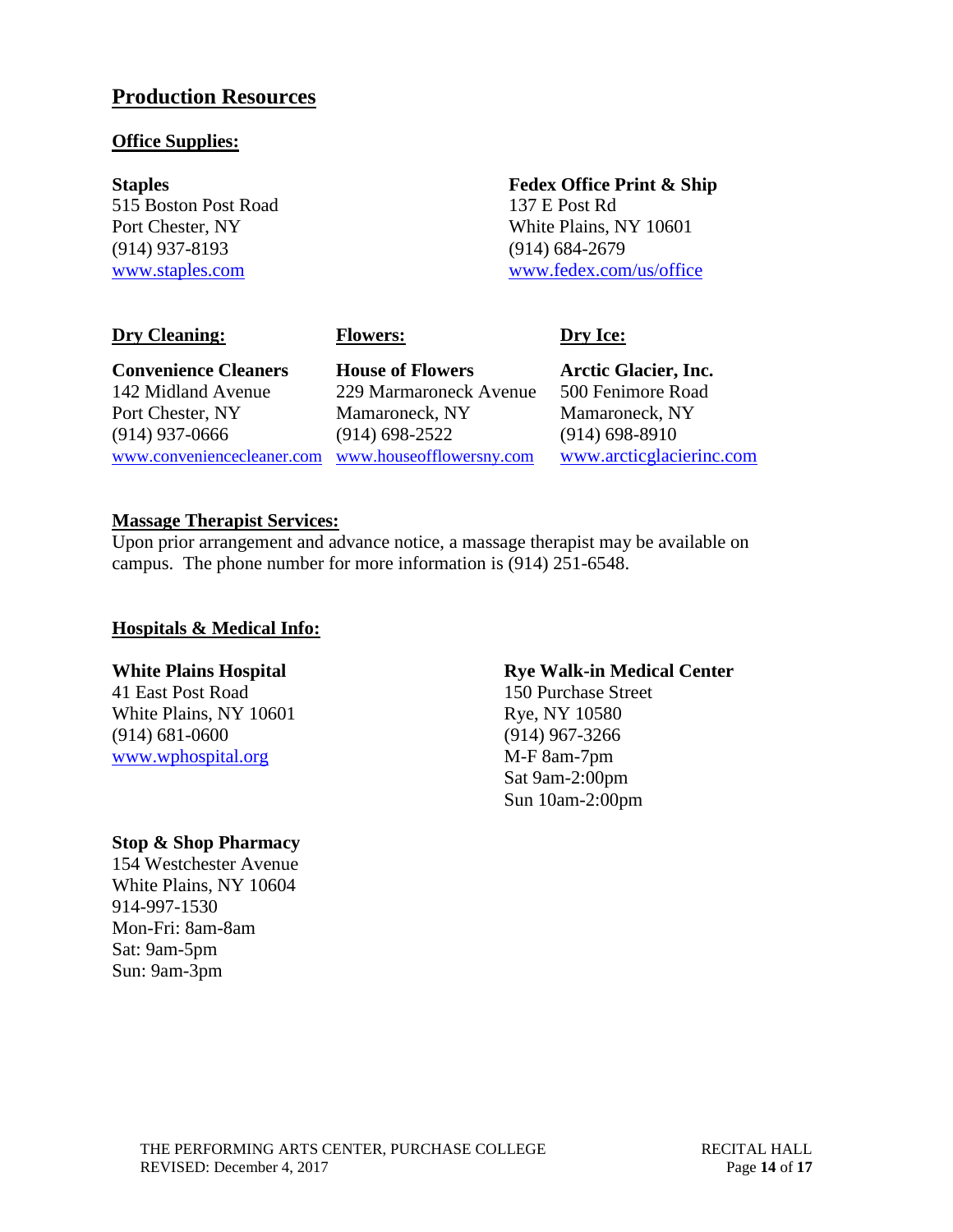### **Hardware / Lumber / Gas Supplies:**

#### **Home Depot**

150 Midland Ave Port Chester, NY 10573 (914) 690-9745 M-Sat 6am-10pm, Sun 7am-8pm [www.homedepot.com](http://www.homedepot.com/)

**Tulnoy Lumber, Inc. Grainger Tech Air of White Plains** 1620 Webster Ave. 505 Saw Mill River Road *Atmospherics* Bronx, NY 10457 Elmsford, NY 10523 465 Knollwood Rd (718) 299-2002 (914) 347-6800 White Plains, NY 10603 [www.newmilfordlumber.com](http://www.newmilfordlumber.com/) M-F 7am-5pm (914)949-5151

Mon-Fri: 7am to 6pm Sat: 8am to 12:30pm

### **Trucking & Forklift / Aerial Lift Rentals:**

**Penske of Elmsford U-Haul Moving & Storage United Rentals**

32 Hayes Street 1 Virginia Road 224 Selleck Street Elmsford, NY 10523 White Plains, NY 10603 Stamford, CT 06902 (914) 592-7488 (914) 949-2525 (203) 327-0090 [www.penske.com](http://www.penske.com/) [www.uhaul.com](http://www.uhaul.com/) Fax – 203-327-2362

### **Audio, Backline, Lighting, and other Theatrical Resources:**

*Percussion Rental Audio Rentals Lighting Rentals* 410 West 47<sup>th</sup> St. 60 Dodge Ave 57 Alexander St. New York, NY North Haven, CT Yonkers, NY

(212) 582-8410 (800) 331-1804 (914) 476-7987 x165 [www.ayerspercussion.com](file:///C:/Documents%20and%20Settings/christy.havard/Desktop/www.ayerspercussion.com) [www.hbrentals.com](file:///C:/Documents%20and%20Settings/christy.havard/Desktop/www.hbrentals.com) [www.altmanlighting.com](file:///C:/Documents%20and%20Settings/christy.havard/Desktop/www.altmanlighting.com)

*Backline Sound Equipment Backline* 625 West 55th Street 979 Saw Mill River Road 117 Ash St New York, NY Yonkers, NY Willimantic, CT (212) 868-4120 (914) 963-3452 (860) 455-9460

**Ayers Percussion HB Group (Audio) Altman Stage Lighting** ATTN: Kris Hodge

### **Carroll Music Sound Associates Shaboo Productions**

[www.carrollmusic.com](http://www.carrollmusic.com/) [www.soundassociates.com](http://www.soundassociates.com/) [www.shabooproductions.com](file:///C:/Documents%20and%20Settings/christy.havard/Desktop/www.shabooproductions.com)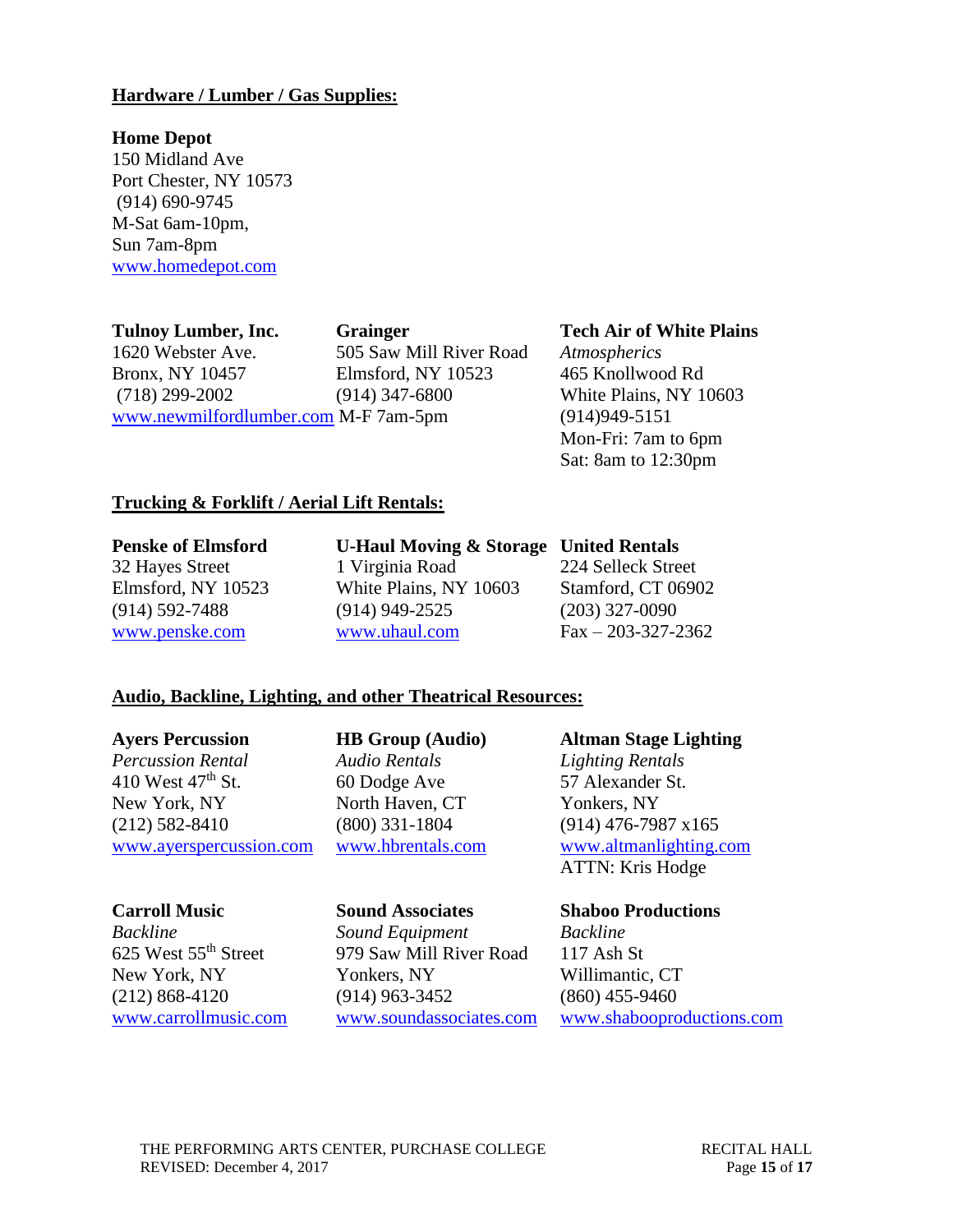# **Directions to Purchase College, SUNY Performing Arts Center:**

| <b>Location Access via:</b> |                                |                                 |
|-----------------------------|--------------------------------|---------------------------------|
| <b>Parking Lot West 1</b>   | <b>Underpass in between</b>    | <b>Parking Lot West 2</b>       |
|                             | <b>Parking Lots West 1 and</b> |                                 |
|                             | West 2                         |                                 |
| • The Concert Hall "A"      | • Main Lobby                   | • Recital Hall "C" Loading Dock |
| Loading Dock                | • Box office                   | • Paint Deck                    |
| • PepsiCo Theatre "B"       | • Administrative offices       | (Concert Hall Alternate Loading |
| Loading Dock                | • ADA Elevator                 | Dock)                           |
|                             | • The Repertory Theatre        | • ALL Overnight Parking         |
|                             | $''D''$ *                      | (With Prior Approval)           |
|                             | Loading Area and Elevator      |                                 |

\* The Repertory Theatre ("D") Does not have a dedicated Loading Dock. Loading is done on street level in the underpass, which has direct access to the stage lift and freight elevator. The Repertory Theatre Stage Lift runs from the street level to stage level.

# **By Car:**

# **From New York City, Southern Westchester, and Long Island:**

Take the Hutchinson River Parkway, north to Exit 28, Lincoln Avenue. Turn **left onto Lincoln Avenue** and proceed approximately one mile to Anderson Hill Road (2nd traffic light). **Turn right onto Anderson Hill Road.** The campus is immediately on the left.

### **From Rockland County and Northern New Jersey (via the Tappan Zee Bridge):**

Take I-287 (Cross Westchester Expressway) to **exit 8E**. Shortly after first traffic light, **bear left onto Anderson Hill Road**. Proceed approximately 2.5 miles. **The campus is on the left**, just after intersection at Lincoln Avenue.

### **From Northern Westchester:**

Take I-684 south to **Exit 2** (Route 120), drive over the bridge and **turn right onto Route 120 South** (Purchase Street). Follow Route 120 south, 3.2 miles to Anderson Hill Road (1<sup>st</sup> traffic light) and **turn left.** Take Anderson Hill Road to 2<sup>nd</sup> traffic light. **The campus is on the left**, just after intersection at Lincoln Avenue.

### **From Connecticut, via the Merritt Parkway (which becomes the Hutchinson River Parkway in New York State):**

Proceed south to the New York Exit 28, Lincoln Avenue (Note: Do not get off at Exit 28 in Connecticut). **Turn right onto Lincoln Avenue** and proceed approximately one mile to Anderson Hill Road (2nd traffic light). **Turn right onto Anderson Hill Road**. **The campus is on the left**, just after intersection at Lincoln Avenue

# **From Connecticut, via I-95:**

Take I-95 south then take I-287 West to Exit 9N (Hutchinson River Parkway). Take Hutchinson River Parkway North to Exit 28, Lincoln Avenue. **Turn left onto Lincoln Avenue** and proceed approximately one mile to Anderson Hill Road (2nd traffic light). **Turn right onto Anderson Hill Road**. **The campus is immediately on the left**.

THE PERFORMING ARTS CENTER, PURCHASE COLLEGE RECITAL HALL REVISED: December 4, 2017 Page 16 of 17